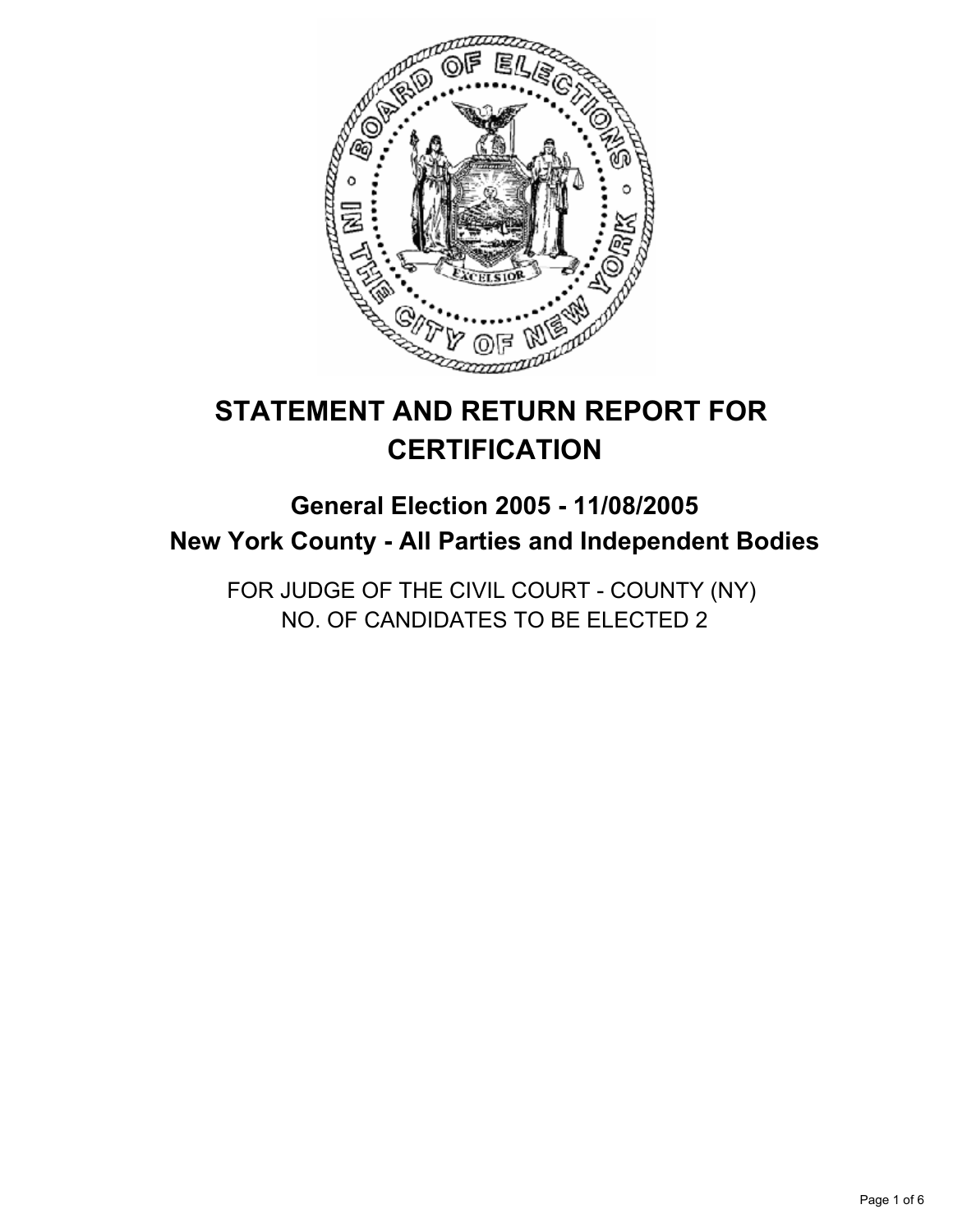

| <b>PUBLIC COUNTER</b>        | 22,165 |
|------------------------------|--------|
| <b>EMERGENCY</b>             | 56     |
| ABSENTEE/MILITARY            | 346    |
| AFFIDAVIT                    | 364    |
| <b>TOTAL BALLOTS</b>         | 22,931 |
| IRA R GLOBERMAN (DEMOCRATIC) | 9,853  |
| TANYA R KENNEDY (DEMOCRATIC) | 10,043 |
| <b>TOTAL VOTES</b>           | 19,896 |
| <b>UNRECORDED</b>            | 25.966 |

#### **ASSEMBLY DISTRICT 65**

| <b>PUBLIC COUNTER</b>         | 29,910 |
|-------------------------------|--------|
| <b>EMERGENCY</b>              | 93     |
| ABSENTEE/MILITARY             | 719    |
| <b>AFFIDAVIT</b>              | 566    |
| <b>TOTAL BALLOTS</b>          | 31,288 |
| IRA R GLOBERMAN (DEMOCRATIC)  | 16,526 |
| TANYA R KENNEDY (DEMOCRATIC)  | 16,603 |
| C. VIRGINIA FIELDS (WRITE-IN) |        |
| DAN GARODNICK (WRITE-IN)      |        |
| <b>TOTAL VOTES</b>            | 33,131 |
| <b>UNRECORDED</b>             | 29.445 |

#### **ASSEMBLY DISTRICT 66**

| <b>PUBLIC COUNTER</b>          | 27,761 |
|--------------------------------|--------|
| <b>EMERGENCY</b>               | 0      |
| ABSENTEE/MILITARY              | 677    |
| <b>AFFIDAVIT</b>               | 483    |
| <b>TOTAL BALLOTS</b>           | 28,921 |
| IRA R GLOBERMAN (DEMOCRATIC)   | 18,256 |
| TANYA R KENNEDY (DEMOCRATIC)   | 18,730 |
| ELANA SHNEYER (WRITE-IN)       |        |
| EMMA FELDMAN (WRITE-IN)        |        |
| JOSEPH DOBRIAN (WRITE-IN)      |        |
| <b>JUDITH RIVEN (WRITE-IN)</b> |        |
| LEON TROTSKY (WRITE-IN)        |        |
| <b>TOTAL VOTES</b>             | 36,991 |
| <b>UNRECORDED</b>              | 20,851 |

| PUBLIC COUNTER               | 33,851 |
|------------------------------|--------|
| <b>EMERGENCY</b>             | 18     |
| ABSENTEE/MILITARY            | 827    |
| AFFIDAVIT                    | 589    |
| <b>TOTAL BALLOTS</b>         | 35,285 |
| IRA R GLOBERMAN (DEMOCRATIC) | 21,941 |
| TANYA R KENNEDY (DEMOCRATIC) | 21,943 |
| DAVID SACH (WRITE-IN)        | 2      |
| <b>TOTAL VOTES</b>           | 43,886 |
| <b>UNRECORDED</b>            | 26,684 |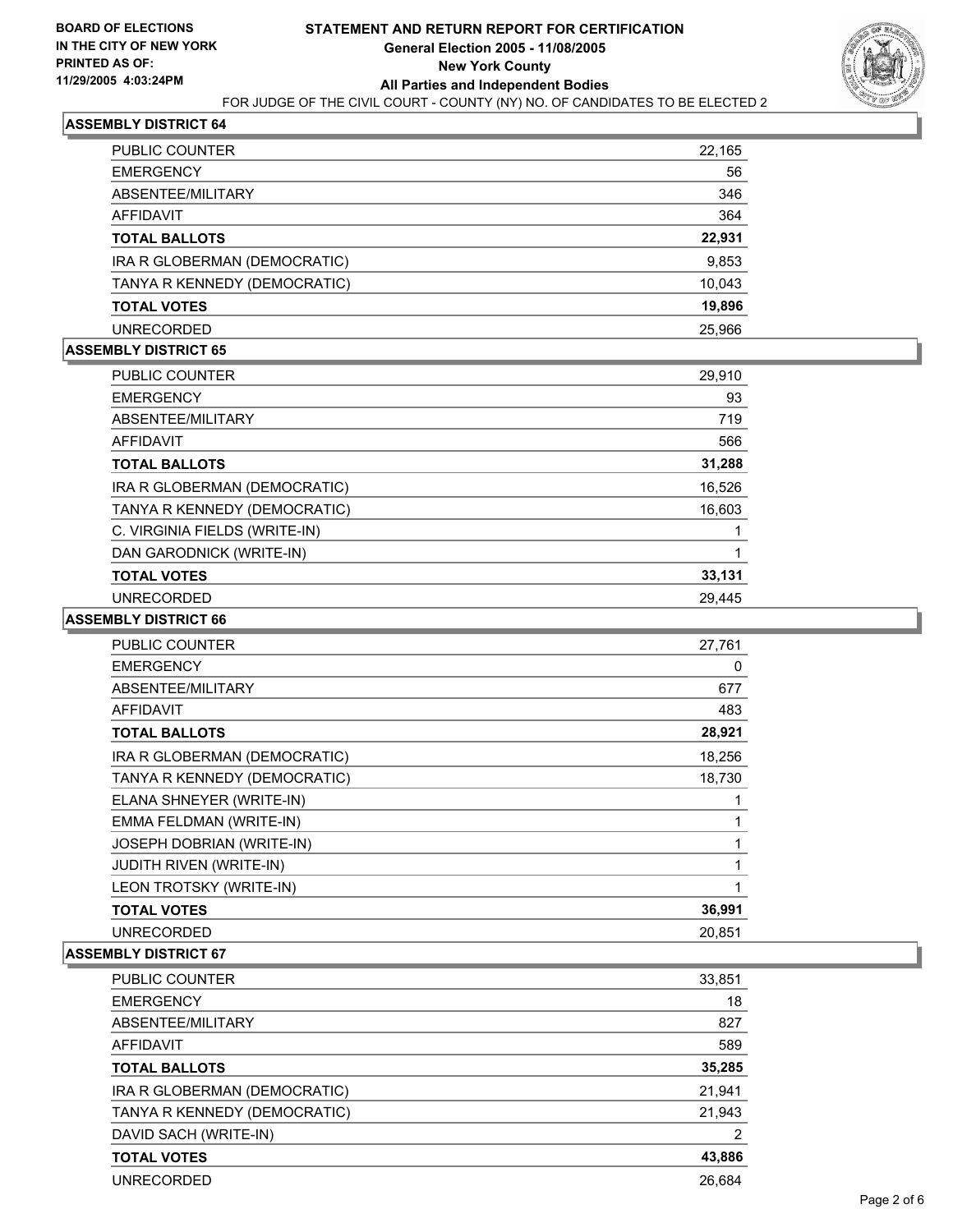

| PUBLIC COUNTER               | 22,280 |
|------------------------------|--------|
| <b>EMERGENCY</b>             | 77     |
| ABSENTEE/MILITARY            | 256    |
| AFFIDAVIT                    | 352    |
| <b>TOTAL BALLOTS</b>         | 22,965 |
| IRA R GLOBERMAN (DEMOCRATIC) | 10,440 |
| TANYA R KENNEDY (DEMOCRATIC) | 11,400 |
| <b>TOTAL VOTES</b>           | 21,840 |
| <b>UNRECORDED</b>            | 24.090 |

#### **ASSEMBLY DISTRICT 69**

| <b>PUBLIC COUNTER</b>        | 30,324 |
|------------------------------|--------|
| <b>EMERGENCY</b>             | 31     |
| ABSENTEE/MILITARY            | 542    |
| AFFIDAVIT                    | 469    |
| <b>TOTAL BALLOTS</b>         | 31,366 |
| IRA R GLOBERMAN (DEMOCRATIC) | 18,627 |
| TANYA R KENNEDY (DEMOCRATIC) | 19,236 |
| AL SHARPTON (WRITE-IN)       | 2      |
| ALAN FLACKS (WRITE-IN)       |        |
| SARAH KATZ (WRITE-IN)        |        |
| SUKI PORTS (WRITE-IN)        |        |
| <b>TOTAL VOTES</b>           | 37,868 |
| <b>UNRECORDED</b>            | 24,864 |
|                              |        |

#### **ASSEMBLY DISTRICT 70**

| PUBLIC COUNTER               | 22,271 |
|------------------------------|--------|
| <b>EMERGENCY</b>             | 43     |
| ABSENTEE/MILITARY            | 331    |
| <b>AFFIDAVIT</b>             | 399    |
| <b>TOTAL BALLOTS</b>         | 23,044 |
| IRA R GLOBERMAN (DEMOCRATIC) | 10,842 |
| TANYA R KENNEDY (DEMOCRATIC) | 12,529 |
| <b>TOTAL VOTES</b>           | 23,371 |
| UNRECORDED                   | 22,717 |

| PUBLIC COUNTER               | 23,498 |
|------------------------------|--------|
| <b>EMERGENCY</b>             | 69     |
| ABSENTEE/MILITARY            | 307    |
| AFFIDAVIT                    | 366    |
| <b>TOTAL BALLOTS</b>         | 24,240 |
| IRA R GLOBERMAN (DEMOCRATIC) | 12,273 |
| TANYA R KENNEDY (DEMOCRATIC) | 13,108 |
| <b>TOTAL VOTES</b>           | 25,381 |
| UNRECORDED                   | 23.099 |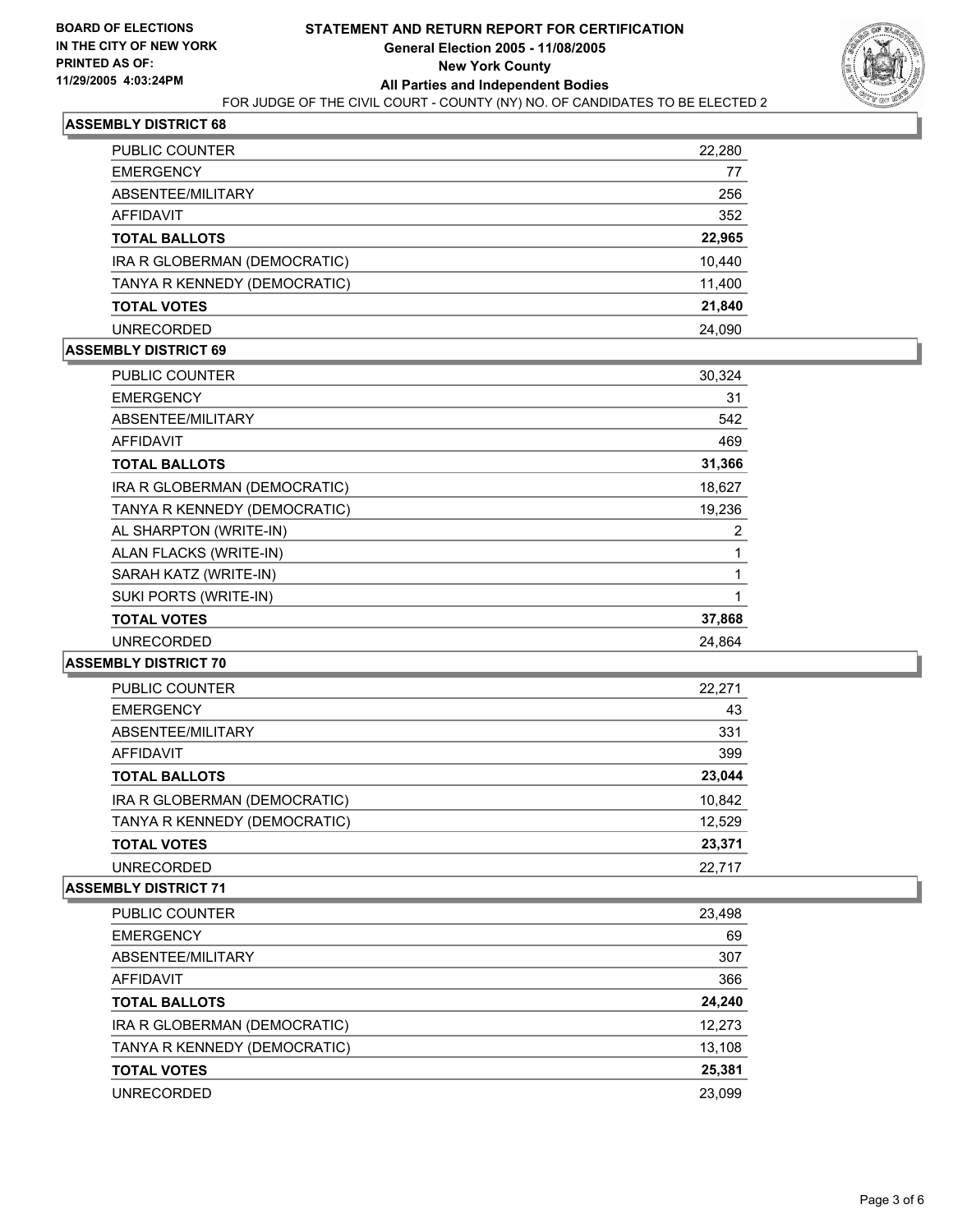

| PUBLIC COUNTER               | 18,635 |
|------------------------------|--------|
| <b>EMERGENCY</b>             | 3      |
| ABSENTEE/MILITARY            | 101    |
| AFFIDAVIT                    | 188    |
| <b>TOTAL BALLOTS</b>         | 18,927 |
| IRA R GLOBERMAN (DEMOCRATIC) | 8,200  |
| TANYA R KENNEDY (DEMOCRATIC) | 8,911  |
| <b>TOTAL VOTES</b>           | 17,111 |
| <b>UNRECORDED</b>            | 20.743 |

## **ASSEMBLY DISTRICT 73**

| <b>PUBLIC COUNTER</b>        | 33,043 |  |
|------------------------------|--------|--|
| <b>EMERGENCY</b>             | 44     |  |
| ABSENTEE/MILITARY            | 972    |  |
| AFFIDAVIT                    | 484    |  |
| <b>TOTAL BALLOTS</b>         | 34,543 |  |
| IRA R GLOBERMAN (DEMOCRATIC) | 17,404 |  |
| TANYA R KENNEDY (DEMOCRATIC) | 17,151 |  |
| ALICE WORTH (WRITE-IN)       |        |  |
| ED PRICE (WRITE-IN)          |        |  |
| EVA MOSKOWITZ (WRITE-IN)     |        |  |
| HERMAN BADILLO (WRITE-IN)    |        |  |
| <b>TOTAL VOTES</b>           | 34,559 |  |
| <b>UNRECORDED</b>            | 34,527 |  |

| PUBLIC COUNTER               | 28,928         |
|------------------------------|----------------|
| <b>EMERGENCY</b>             | 120            |
| ABSENTEE/MILITARY            | 538            |
| <b>AFFIDAVIT</b>             | 398            |
| <b>TOTAL BALLOTS</b>         | 29,984         |
| IRA R GLOBERMAN (DEMOCRATIC) | 15,938         |
| TANYA R KENNEDY (DEMOCRATIC) | 16,593         |
| ANDREW WILKOW (WRITE-IN)     |                |
| CARL JUNG (WRITE-IN)         |                |
| DANIEL PETERSON (WRITE-IN)   |                |
| JACK LESTER (WRITE-IN)       | $\overline{2}$ |
| MARGARITA LOPEZ (WRITE-IN)   | 5              |
| MARK LEVIN (WRITE-IN)        |                |
| ROSA MENDEZ (WRITE-IN)       |                |
| <b>TOTAL VOTES</b>           | 32,543         |
| <b>UNRECORDED</b>            | 27,425         |
|                              |                |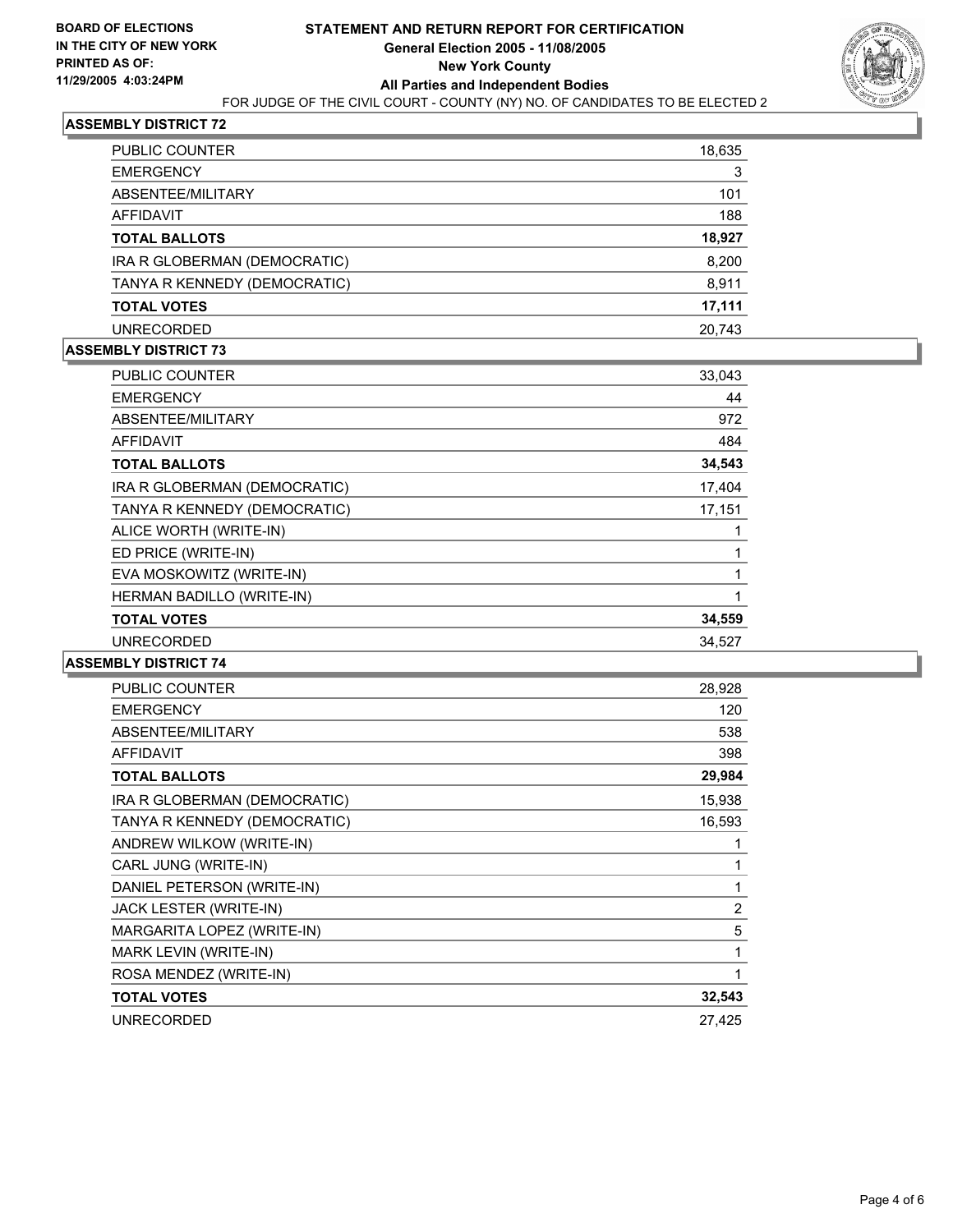

| PUBLIC COUNTER                | 28,157 |
|-------------------------------|--------|
| <b>EMERGENCY</b>              | 50     |
| ABSENTEE/MILITARY             | 670    |
| <b>AFFIDAVIT</b>              | 482    |
| <b>TOTAL BALLOTS</b>          | 29,359 |
| IRA R GLOBERMAN (DEMOCRATIC)  | 17,196 |
| TANYA R KENNEDY (DEMOCRATIC)  | 17,664 |
| BENJAMIN BRONK (WRITE-IN)     | 2      |
| CHARLES ZLATKIN (WRITE-IN)    |        |
| KITTY CARLISE-HART (WRITE-IN) |        |
| MAURICE MICHAANE (WRITE-IN)   |        |
| <b>TOTAL VOTES</b>            | 34,865 |
| <b>UNRECORDED</b>             | 23,853 |